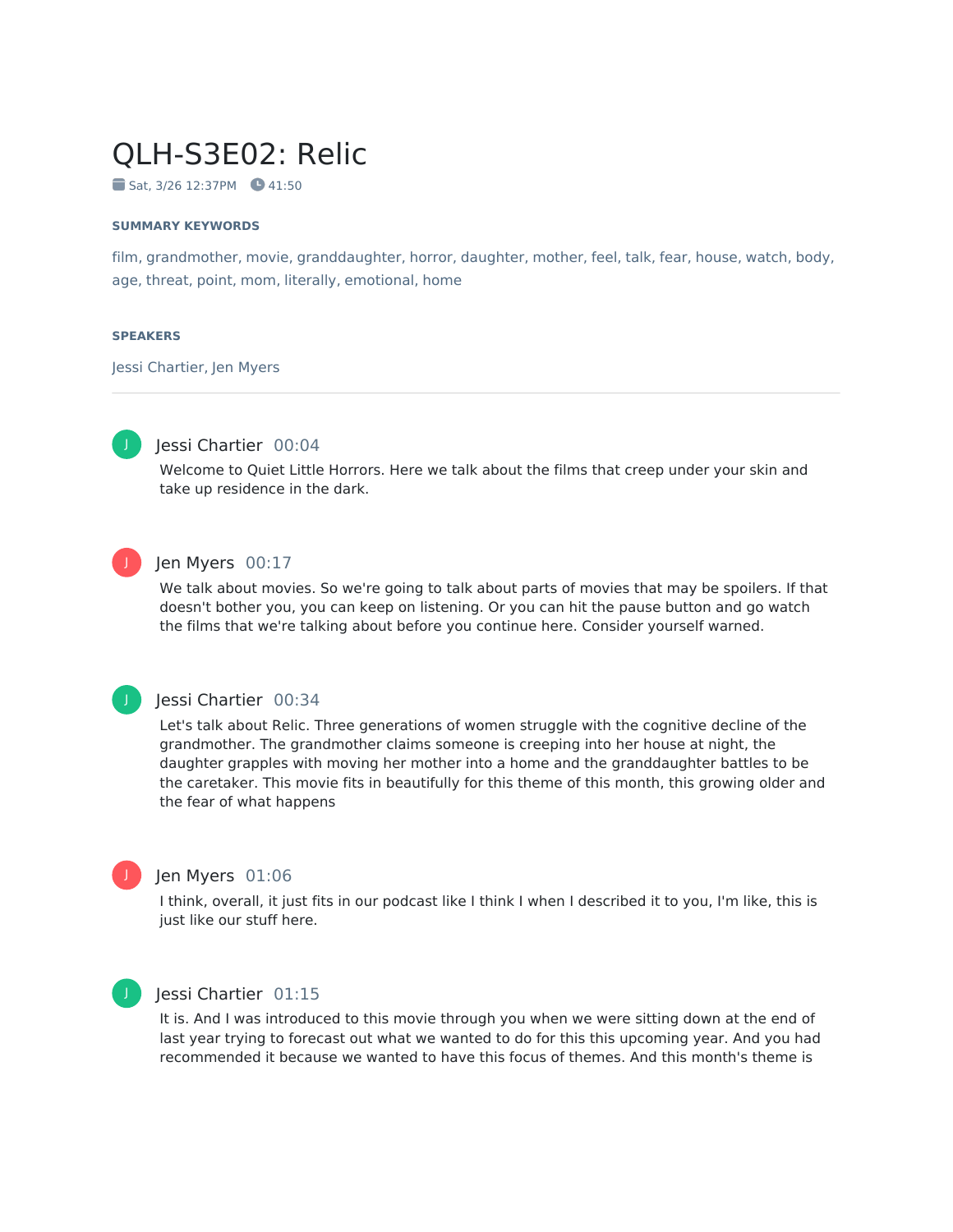really talking about I don't want to say age, but it's really growing old. How did you come to this film initially?

## Jen Myers 01:39

J

So originally, I came to this film because I had seen the director who is Natalie Erica James, I saw a couple of her short films that are available online. I watch a lot of short films online. And you know how Icame across those I can't tell you but I came across a couple of hers. And one of them is called Creswick, which actually has a lot of the same kind of DNA as this film relic. I think she'd expanded it from that short into this. So when I heard that this feature was coming out, I think I saw the short films probably either right before Relic came out or right when it was coming out. And I'm like I want to go see this. It also just happened that it came out. And I'm so sorry to the director for this, but it came out in summer of 2020 is the first summer of the pandemic. And I did, I weighed everything, it was at my local repertory theater. And so I went like for a matinee on a Friday afternoon. And I was like, I'm gonna take a chance it was like July, I think. So all the doors are wide open. And I had like digital tickets, no human contact really all the way into the theater. And the thing, there's one other person in the theater, and that's I did see this movie in the theater. And it is a little weird. Like, in retrospect, looking back, it's okay, that was a strange time to be seeing movies. I don't think I saw another movie in a theater after that until like, almost a year later. But I just so happened, it was just an opportune enough time when things were stable enough. And it was like a time of day and there wasn't people around. I could go see it in theater, but I'm really glad I did. Because it was um, I don't know, I think it was a worthwhile film to see under any circumstances. But it was nice to see this in that type of immersive environments. And then also it being the last movie I saw in the theater for a long time. I mean, it kind of poignant in retrospect. But yeah, and I think I from the moment I finished that movie, I'm like, Yeah, this is something I'm really interested in. It brought up all of these really cool discussion topics, all these things to think about it. And I think I've probably been thinking about it since honestly.

## Jessi Chartier 03:41

Yeah, ever since I watched it. It has lingered in my brain for sure. And we talked in a previous podcast, like our, the preview movie that we talked about was The Manor. And I feel like The Manor tackle tried to tackle aging all at once. And Relic really hyper focuses on dementia, I would say, and it's hyper focused on how it affects three generations how it affects the person who's suffering from it, the grandmother, the person who has to watch her mother suffer. And then the granddaughter, and it was just so elegantly tackled, that the subtext was very clear, but not painfully obvious. You know, and I think that is a very easy thing to miss is to keep it subtle, but and keep it clear, was just really good done. And so we should probably talk a little bit about for those of you who haven't seen it yet. So the stated horror of this is that there's a woman who's living in her house, who has been living on the family property for years, and is She's a candlemaker, which I think is great. And the movie starts with her daughter and her granddaughter coming out because she's missing. And so her daughter and her granddaughter basically run a search. And she ends up wandering home and having no idea where she was. And so there's this clear indication of, okay, is she at a point where we need to think about different residential care for mom? And we learned like little things like, the neighborhood kid got locked in a closet when they were playing hide and seek and the grandmother Her name was Edna forgot about him. And it's just you're not quite sure. Initially, they do a really nice job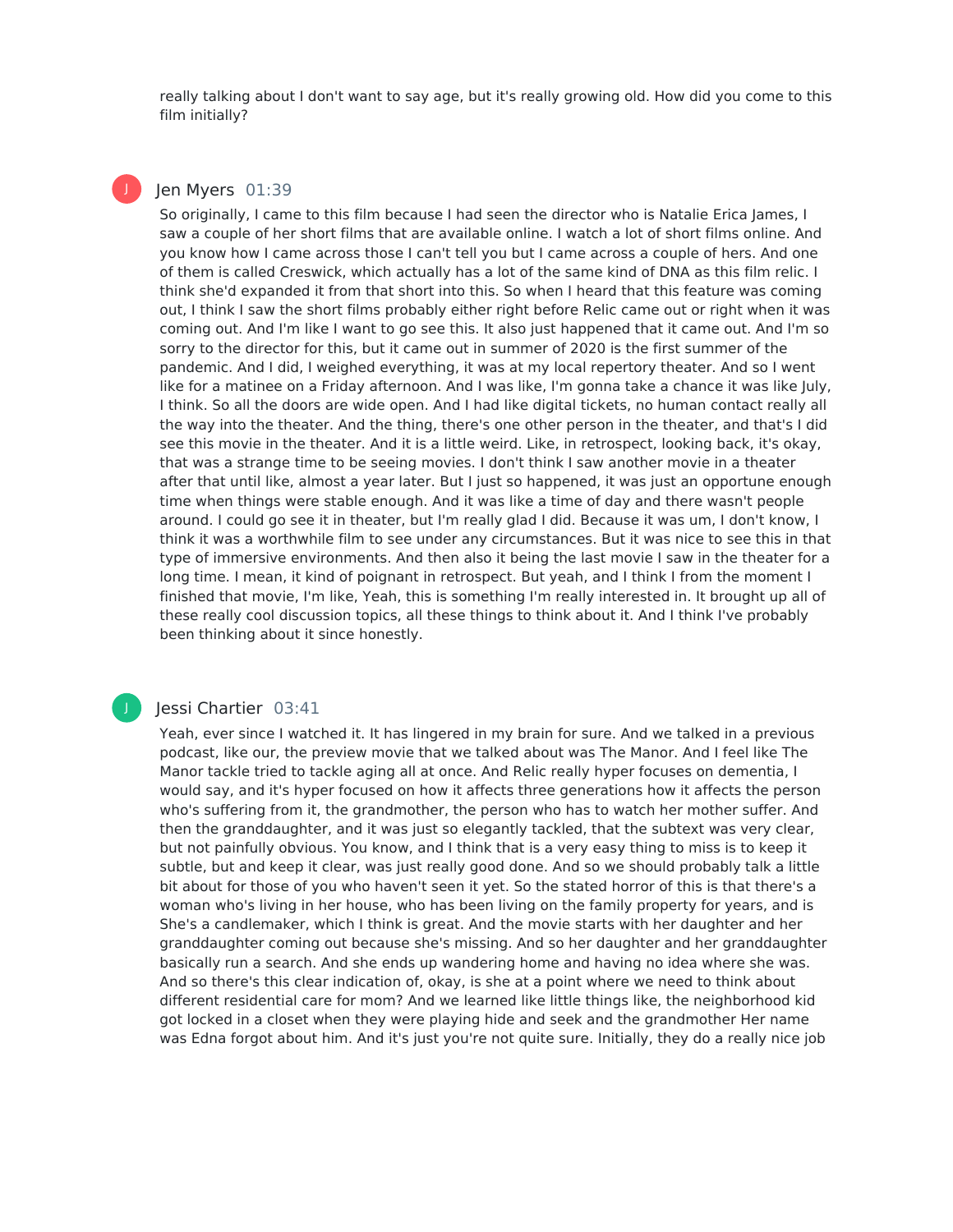initially of is this is Edna really just losing her grip on reality? Or is there something else going on? She's convinced that there's someone or something in the house that is terrorizing her not, but there's no like, there's no clear indication of like foul play. There's no, she's not harmed in any way, nothing is stolen. It's just a presence in the house. She's convinced that someone is there, which is, from my little understanding of things like Alzheimer's and dementia can be a symptom, this idea that there's a sense of paranoia. And so that that's the state of text is that mom is, mom thinks that something's going on. And after her return from who knows where she's bruised, she's got these bruises on her body, and she can't explain how she got them. So again, not uncommon for those who suffer from dementia to not know what happened if they were injured, etc. But the subtext of all of this is just so beautiful in regards to the fear and the horror that is happening, like the grandmothers afraid, because someone's in the house, the daughter's afraid, because she's watching her mother, struggle and suffer. And the granddaughter is afraid, because she's watching, she's trying to convince her mom that grandma's best spent time with us like we can't put her in a home. And so there's this just constant battle, because grandma's in denial, not not I don't even know she's in denial, but she's definitely resistant to the idea that she is losing her grip on reality. The daughter is just it doesn't know what to do, which I don't think anyone's prepared to know what to do with their with an elderly parent. And then the granddaughter, of course, is struggling, because she doesn't have quite an understanding of what's going on. Because she's still fairly young, she just knows she needs to help and be there. So it's just I really liked how they tackled that fear of what happens to an individual and the surrounding loved ones. When someone is at the early stages of a debilitating disease, they call it the long goodbye. They call Alzheimer's and dementia, the long goodbye, because it doesn't happen overnight. And it is very scary to watch.

## J

## Jen Myers 08:00

Yeah, you did a great job of like summarizing everything that's going on in this movie. And then I think what the movie does from there is just like burrows deeper into this, both figuratively and literally, I'm like, what does it mean to be all the individuals in this and I think what's what's also I really liked about it is I feel like I think you did a good job to representing all three characters more or less like their perspectives. And you know how they're because I never feel like the movie is weighted necessarily towards one or the other. I feel like you're not only getting a sense what all three women are thinking and feeling. You're also not getting a clearer sense of like you said, What is reality? is there's something going on with that in his mind. Is there something else out there? You know what I mean? Everything is not necessarily imbued, ambiguous or unclear. I wouldn't say that. But I feel like everything is being held in balance really well. So that all all of these things are still in play. At least that's what I felt. And I feel like it's in a way that gives it complexity, not like confusion. And yeah, and it really opens up to like, I think what it does is like you start at some point, you really stop worrying about the narrative, which I think is what the film wants you to do, because then it's going to start taking you to places that have nothing to do with narrative. And it's more about the emotional logic that they've established.

## Jessi Chartier 09:15

Yeah, and I there are three things you and I wanted to talk about specifically on this cast about the the movie it was how the house represents the mind the Emily, we can talk about that the monsters, and the monster emerging or the threat, it's not even a monster, I would call it the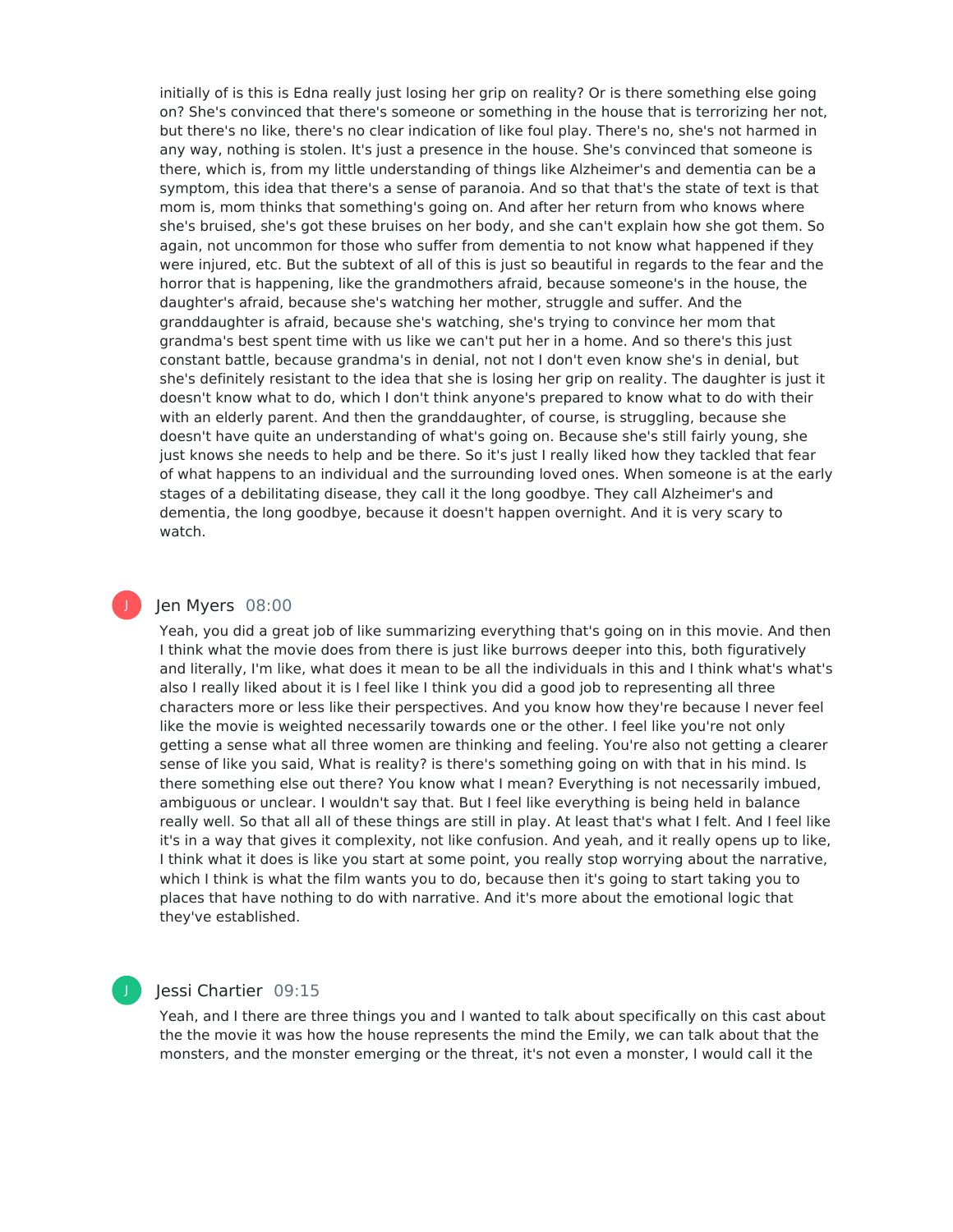threat that is emerging within the grandmother, and how everyone reacts to that. And then the ending, and how all that ties together. But I think what we're talking about really hits home on kind of the threat that emerges within the monster. So let's talk about that. First, the for those of you who haven't seen it yet, it starts out very direct and very just, it's just a well crafted movie. So the daughter and the granddaughter show up. And they stay in the house, they start the search party, things are a little strange in the house, there are post it notes everywhere with reminders. Some of the post it notes are a little concerning things like don't believe him or don't let him in. Like, some of them are a little worrying. Mom said the grandmother suddenly comes home in the middle of the morning, and is making tea as if nothing is wrong. And the daughter, you eventually learned that this is the nice thing about it is the dialogue. Here, I'm going to talk about this real quick. Nothing is ever directly stated. Everything is subtext. So you don't see every conversation that happens between the characters. You just see some of the fallout or some of the initial conversation, but you don't see the meat and potatoes of any of the conversations, which I find really interesting. But she comes home and doesn't know where she is. She's got bruises on her. And things start to unravel. She gets the grandmother, it gets really focused on being distance and keeping herself distant from wanting to talk about anything. The daughter is struggling to figure out what to do with mom, she goes to visit a nursing home and just falls apart because she can't imagine putting her mom in one of those or can't, is just so overwhelmed with being at this point in her life. And the daughter, the granddaughter, excuse me decides she wants to move into the town so that she can be closer to grandma. But then eventually things start to fall apart. And what I like about it is these women react very differently. Eventually, the grandmother starts to get very angry. And aggressive, I think is the best way to say it so that by the end, she's attacking her loved ones. She's attacking her daughter and her granddaughter. And of course we give spoiler alerts at the beginning. She eventually succumbs to her disease, this she comes to her threat. And it's incredibly hard to watch. Because she succumbs to her threat and everyone's running out the door. And there's a post it note that says Does anyone love me. And it just stops you in your tracks and it stops them in there. It stops the mother in her tracks. And it's just it's just that was so powerful. Because it wasn't a conversation. It wasn't anything. It was like the last glimpse of lucidity. Like the post it notes were almost like moments of lucidity. And it just was breathtakingly powerful. Like I just couldn't handle it. It was just so powerful. And so like this idea that this watching this disease take over the mother from within was just so beautifully done.

## Jen Myers 13:14

Yeah, I think this is one of those films that is if you have any kind of connection to this, the situation's of the characters, and I think most human beings have in some way. But I feel like I felt like I saw a lot of stuff that really resonated for me in terms of like my own experiences and my own families and things like that. And something that you mentioned in that was how there's a lot of maybe subtext going on in conversations, or we don't get to see a lot of things being talked about directly. And that really resonated for me as a thing that is symptomatic in my own families and past where things are not talked about directly. So I think the way you are describing that moment is when things start becoming direct, there's no kind of skirting any of these issues. There's no trying to deal with it without really dealing with it or you know, even trying to deal with it in a nice way. Whatever is the motivation there. I feel like you're describing the point where everything just breaks down to the point of we have to deal with everything. And that's when it starts is really like getting deep.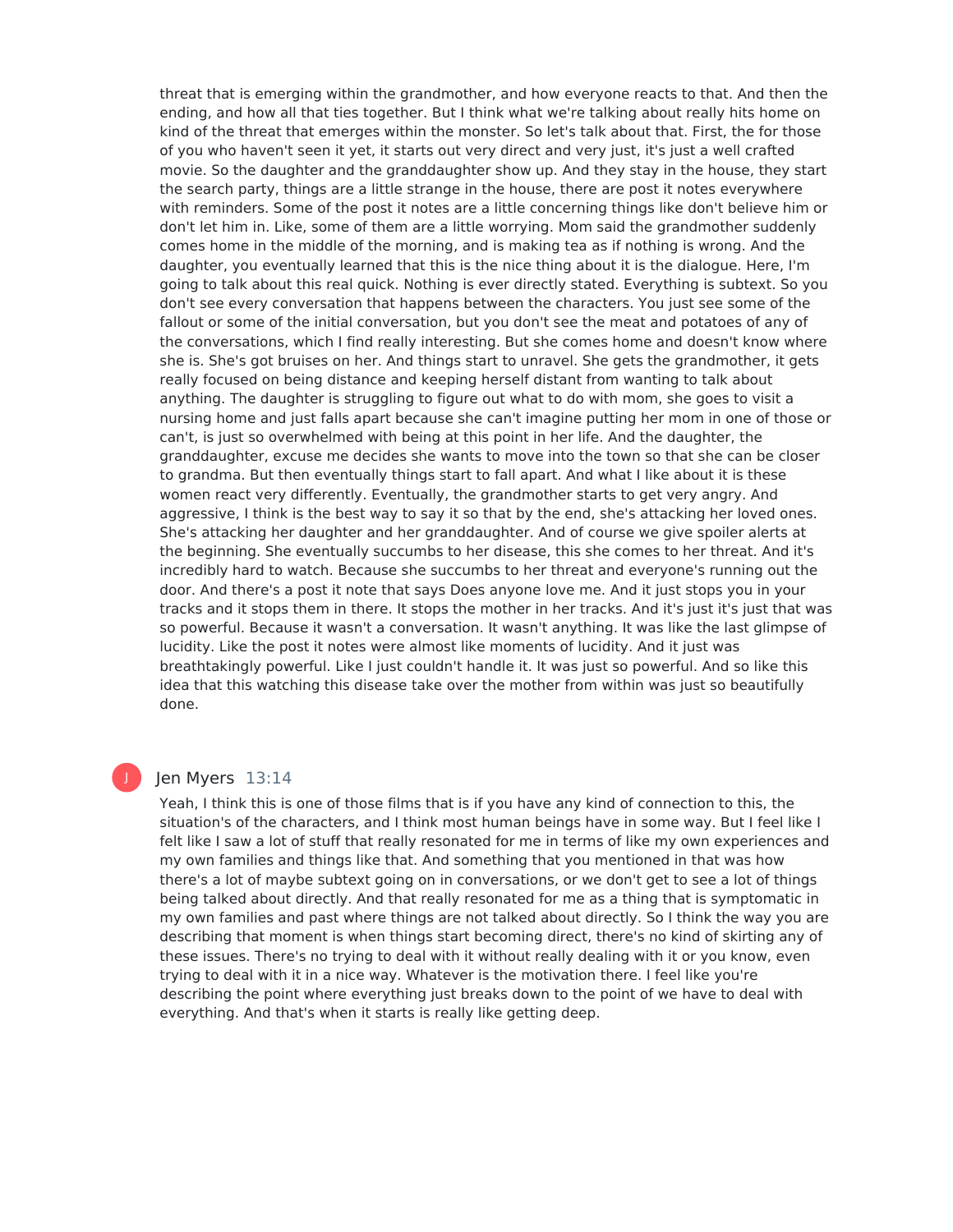

J

## Jessi Chartier 14:21

Yeah, it's just it's the you talk about getting getting to the root of it. There's this final scene so the threat within and the monster within is basically rotting her away from the inside and the bruises that she that the grandmother comes home with eventually fester and peel off and you see that underneath it. There's it looks almost like rotting wood or like broken wood or something. And by the end of the film, The daughter is basically almost like undressing her mother with the room, the remains of her flesh, so that the only thing that remains is this charred version of herself, that still is alive still is moving and still has like humanistic qualities has fingers and eyes and toes and stuff like that. But it's just so beautifully symbolic of this daughter letting her mother shed what remains, so that she can love what's there. And it's, I think that there's so when you talk about almost like this level of acceptance at the end, is so powerful, because they do have to talk about or not even talk about, they just have to deal with the reality of what the grandmother has become.

## Jen Myers 15:47

Exactly. I think that's really it. And I think that this ending scene to not again, not to get like too, like into interpersonal experience or anything, but my, my mom died of cancer several years ago. And I'd be lying if I said that I didn't have any sort of associations, what it's like to be a grown daughter with your mother wasting away of a disease. And it's not the same disease, it's not the same situation. But it's not a situation that I feel like is unique to me, many people have been through this, but I feel like it having been through that I really did recognize in this again, a sort of authenticity of what it feels like and that you're right that it comes to there's an acceptance, there's a necessity of dealing with the reality that once you commit to that is of liberating where you would hope it would bring some sort of like peace or transcendence or something. I feel like that's probably what you're trying to reach for. And I do feel like this movie in this, you know, hyper metaphorical way. I think it does that. And I was surprised by how emotional I felt at the end of this movie. You know, again, throughout this whole movie resonated with me, I was into it, I liked it the whole way through. But it hit a lot harder at the end than I expected. It just really, it's right at the end, right at the end, it really pulls everything together. And it feels deeply emotional in a way that it's really hard for me to describe, because I hate to say, I don't want to say it just comes out of nowhere, because that's not the case. But man, it just, it really packs a punch at the end, it really goes from I think for a lot of the movie is a little bit more of like a tension, or there is like a creeping fear, I think. And I think at the end, it really resolves into a much more completely positive but it is a much more positive kind of, or at the very least it's just more of a sadness. That's actually cleansing.

## Jessi Chartier 17:41

Yeah, it's very tender. Yeah, it's very intimate in your right, because the tone of the film starts with tension and concern. Well, just yeah, it's just tension. And then as the movie progresses, there's a looming fear, there's a threat. And then by the end, there is just this. Serenity, there's just this beautiful tender serenity. That happens because when the mother is when the mother's helping the grandmother, shed her skin, it's very delicate. It's very, almost like she's undressing her to bathe her, you know, there's just such a sense of intimacy there. And brokenness in the in the grandmother, and rigorous honesty with like, such grief from the daughter. And then of course, the granddaughter joins them. And let's talk about the actual like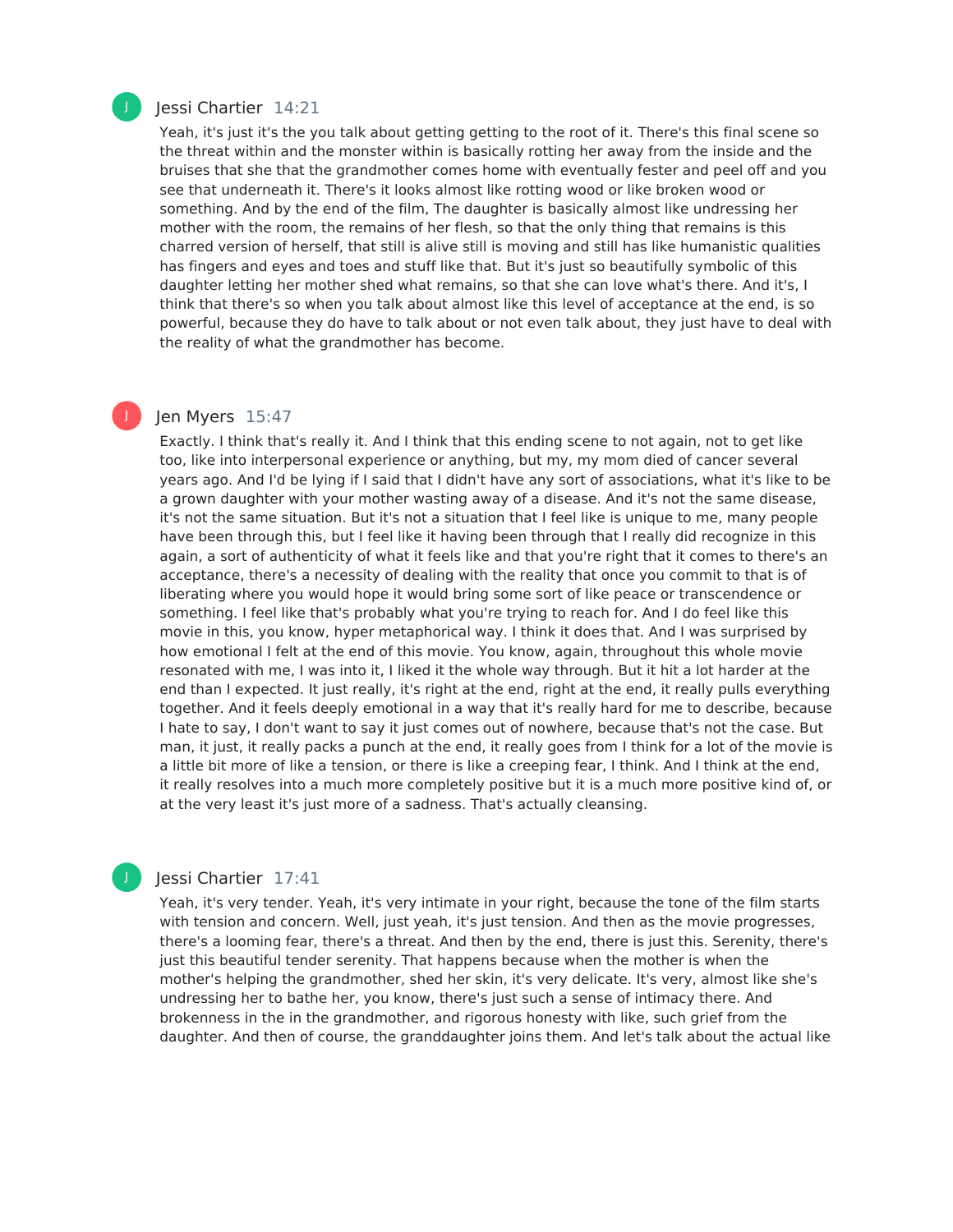the ending. So once the grandmother has been disrobed, and is now her remains, her alive remains, if you will, the mother lays her down on the bed, and spoons, her like cuddles up behind her and holds her. And the granddaughter comes up and holds her mother. And there's just this beautiful, it's just so it's just so beautiful. And it's very tranquil for a hot minute for a hot minute. And then the daughter sees a bruise that's very similar in color and nature to what the grandmother had, sees it on her mother's back on her shoulder. And so you're given the impression that this is a cycle, right? That this is a cycle and that she will have to do the same for her mother at some point in time. And I think we all fear that we all think about that. We all worry what's going Oh, who's then going to take care of us? There's just this this really heaviness to it in the midst of all of this tranquility. It's not even tranquil. It's just serenity. There's just you don't get out of it easy there. This is not an ending where it's like everybody's happy. Everybody's happy. It was heavier than The Babadook is just so weighty. But this idea of generational. It's not even trauma. It's just generational grief. Mm hmm. It's just so beautiful.

## Jen Myers 20:14

J

Yeah, absolutely. That really hit me too. And like I said, my own personal thing is I, I also having seen it, my mother passed away. And then I have a daughter. So it was like, Yeah, I get this, right. It really did. I feel like there's definitely just the level of understanding this in terms of dementia and things like this aren't they are literally things that are in our genes, you know, that we inherit these things, or there's other diseases like that I will never forget the first time I just went into a doctor for a physical and was asked about history of cancer and my family after my mother had passed away. And I'm like, Oh, this is the first time really that I have to change my answer to that. And it's not just a grandparent that I did never really even knew that died before I was born. I was like, No, it was my mother. And that really brought all of that in perspective in a way that I hadn't expected. It was all his stuff is in us. And there's things that we can do to mitigate, to contain to even improve, and we don't actually, we also don't know how it's gonna turn out, we have no idea. So there's, there's something definitely in that if we're all just linked in these ways. And we have to find, you know, through them. Ideally, we find our ways to do that together. That's a lot harder said than done, right? are easier said than done. Rather opposite of that. But yeah, I feel like this movie. Also, at the very end, it seems even beyond issues of like disease, I feel like you can also just see it in this really high level philosophical sense of what we are passing down through to the other generation and what we've received and what we give. And some of that's out of our control. And maybe some of it, isn't it, but who can, how do we determine all of that? It's a really huge thing to grapple with. But I feel like I felt like all of that in this ending in this like, what was it a couple minutes, maybe? At the very end? I feel like I felt all of those things. And it was wild.

## Jessi Chartier 22:08

Yeah, every character has their arc comes at the same time at this ending. Mm hmm. And the grandmother has, what's both? Yeah, I guess both the grandmother and the mother, but the mother, the grandmother, I'm sorry. The grandmother is what she is, and has, I don't think it was a surrender to her disease. But she has become what she is. And she has. She's just present in it. Heard the daughter has come with acceptance. And the granddaughter has come to follow in her mother's footsteps, because there's the sense of generational guilt, right? There's the so for the film, there's an old house that was built. And in the house. It was this was the so they live on the family estate that's been there for generations. In one of the original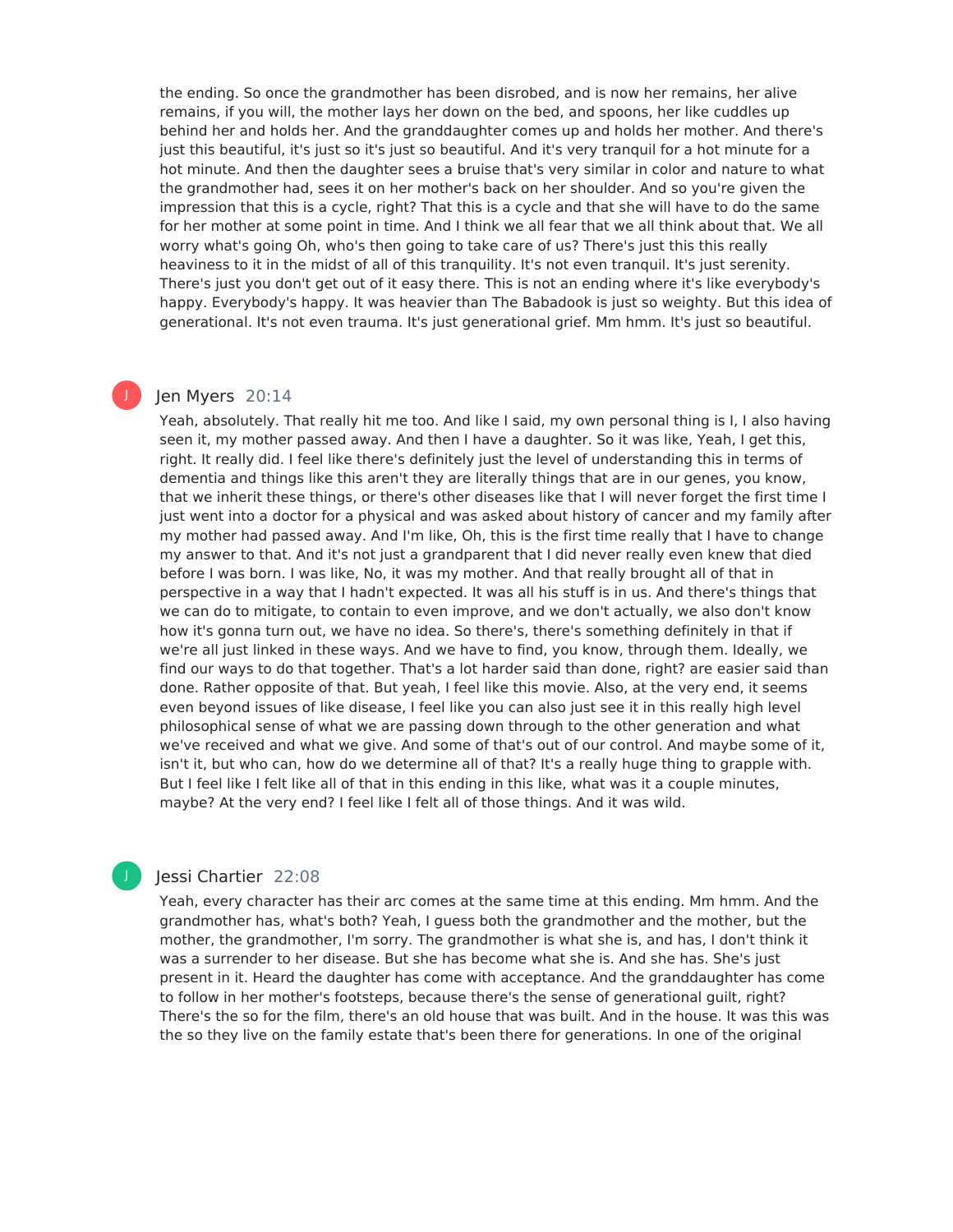houses, I think it was great grandfather had died. And there were stories about him that you hear that? Okay, yeah, he suffered from dementia before dementia was a thing. And no one was there to take care of him. Everyone thought he was crazy. So he was alone when he died. And that really tends to haunt the daughter. And it's one of the reasons that I think really drives her back to her mother, when she's like, literally running out of the house away from her. It's not just because she has that moment of where she sees the post a note of does anyone love me? And then she looks at the window in the door, which is a window from the original house. And you can tell she has this moment of I can't do this. I have to say, and yeah, it was just really the end. So by doing that she has you're talking about setting up the next generation She has taught her daughter, what needs to happen when she is now in that situation. So the caretaking is going to continue. Because that's what you pass along as you pass along your behaviors. So I think that was really just a cool addition to this really powerful ending.

## Jen Myers 24:19

Yeah, no, it's it really does a great job of hitting all of that at the end. Like you said, it all comes together. And it's so it we've we talked about this, but I just feel compelled again to say that it's like, it's hard to describe the feeling at the end of this. It's so much at once. It's peaceful and accepting at the same time. It's sad, and just maybe almost a little bit of dread. I don't know. It just it's not one thing. And I think that's ultimately what I took away from this movie is that all of these things that we're talking about, you can't come to a conclusion at the end and be like, Oh, it's this or it's that. It's not happy. It's not sad. It's not great, it's not awful. It just is. And that's it. And there's something if there's anything you get at the end, and it's just I guess that the thing to do is accept that right that it is all these things. And then it's all this difficulty and peacefulness at the same time. And that wow, what a difficult thing to get across in any piece of art.

## J

J

## Jessi Chartier 25:22

100%. And I feel like they that they did it so well, I agree it was, it is all the emotions packed into one without the heightened sense of anything. It's just emotion from reality, rather than emotion and reaction to something. It's i Yeah, they just did a phenomenal job at this. And let's, um, there's so much we want to talk about for this. But let's shift a little bit because I think that one of the things that you mentioned that was really interesting about all of this is in the ending. And throughout the film, there's this sense of like the body is decaying, or it's falling apart. It starts with the bruises. But then it really ramps up when she starts to scratch at the bruises and they start to this the flesh starts to tear off. And because our theme here is all about growing older, you made a good point that this is almost like it has like a sub theme of almost like body horror. Yeah. Do you want to talk a little bit about that?

## Jen Myers 26:29

Yeah, just I think the main thing I thought was interesting is, I think typically whenever we talk about kind of body horror, as I guess, as a genre, or a trope or something like that, it's always much more like a fun gore fest type deal. I feel like that's what is usually called body horror. And then there are some times I think there are things that come into play that that take advantage of the gore, the grotesque I think one that comes to mind that recent was Titane,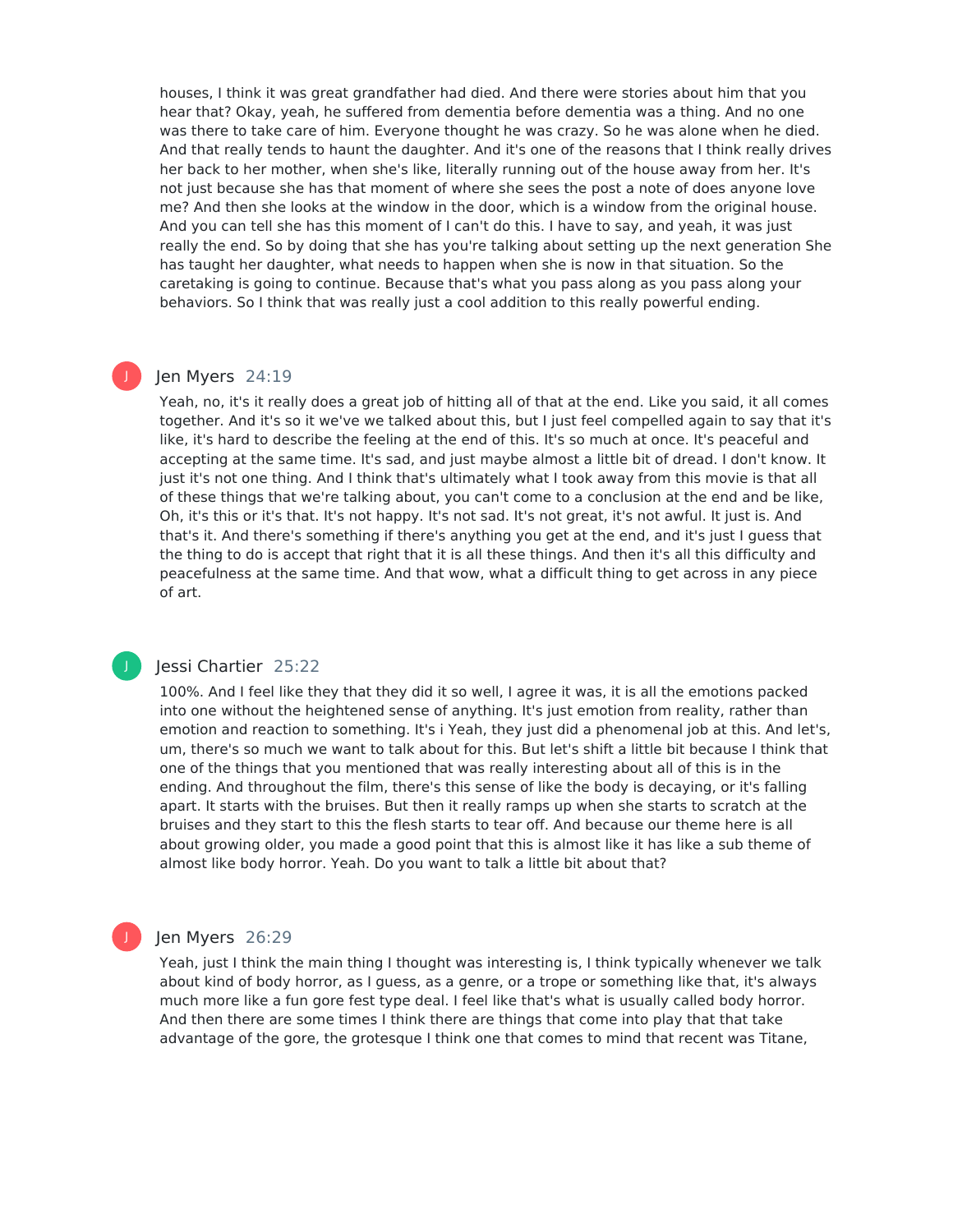which is a French film that has that came out recently is a pretty wild film. And it's nominally a horror movie, but also like really uses body horror, I think, to some really great thematic ends. But this film Relic, I feel, doesn't so uniquely, like it is using body horror as metaphor. And it's using body horror as a way to get at these kinds of emotional truths. But it does it in such a oh man, I don't even know how to describe it. I hate to say like, it's artistic or elevated, because that, that I'm not trying to imply that other forms are not as worthwhile. Other forms of body hoarder expression are not as worthwhile because I don't believe that's the case. But this does do it in a very kind of, I don't know, maybe eloquent is the right word, or a very deliberate way where because the stuff that the there's definitely things throughout the movie and even just little things like I think earlier in the movie, when she's the grandmother is doing some candle making and they're sharp knives involved. There's just like the threat of bodily harm that isn't in and I think that the body horror, especially at the end comes out in this way where it is the exact opposite of superficial. It is I feel if body were is like a superficial spectacle that we have fun with and other movies. This was like the polar opposite. And it's like body horror have is metaphorical literally tearing away to go out what's underneath. And I think that goes into I don't know if we talked about this in detail, but that connects directly to the granddaughter has an experience of getting lost inside the house that I feel like is a direct correlation to that because the house then becomes an entity that she is like, she goes like into this one room and ends up being almost lost inside the innards of this maze, which cannot actually exist in reality. But metaphorically she gets stuck in it and then is literally has to rip her way through the walls to get out. And I feel like that's a direct correlation to what we see in the end and having to literally rip away the body to get out what's underneath and to get free. So it's such an interesting way to use body horror.

## Jessi Chartier 29:04

Yeah, I feel like you You nailed it on the head and that it says things like the body horror here becomes the thing of beauty by the end, it just becomes another form of being even though it's diminished, because that's one of the things that we didn't talk about is that the body that is the grandmother, when she is without her typical skin when she has to come to her disease or her threat is much smaller, not much smaller, but it is diminished in size slightly and is more skeletal than anything. But it is this it turns it on its head where it becomes a thing of accepting beauty. It's really powerful. And you talked a little bit about the house to the house. I feel like this reminds me so much of the poem about House of Usher in that the house really does represent the internal mindset and The cognitive abilities of what is going on with the grandmother, the walls start to look like they have black mold on them as she continues to deteriorate. And then as you mentioned, by the end of the film, what ends up happening is Sam, the granddaughter ends up exploring the closet that is considered off limits, because that is what the grandmother is convinced this creepy guy that's in her house is coming in through and she explores, and it's just nothing more than an endless set of corridors that change direction and shrink and change gravity. Like you go through a door and you fall on this wall. And that becomes the floor like it's very elegant. You never end it's very Alice in Wonderland. And eventually she does her eventually her mother chases comes in and her grandmother is chasing them at that point, having become truly aggressive and truly angry. And you don't know if it's really her, you get the impression that it's not that you get the impression that something else is speaking through her. And they eventually do get back into the living room like the normal house. But I knew that the movie had done its job when I never questioned what was going on in the closet. I never once was like, What's going on here? What the hell is this? It was I was so enraptured by the metaphor of the story. And again, it goes back to that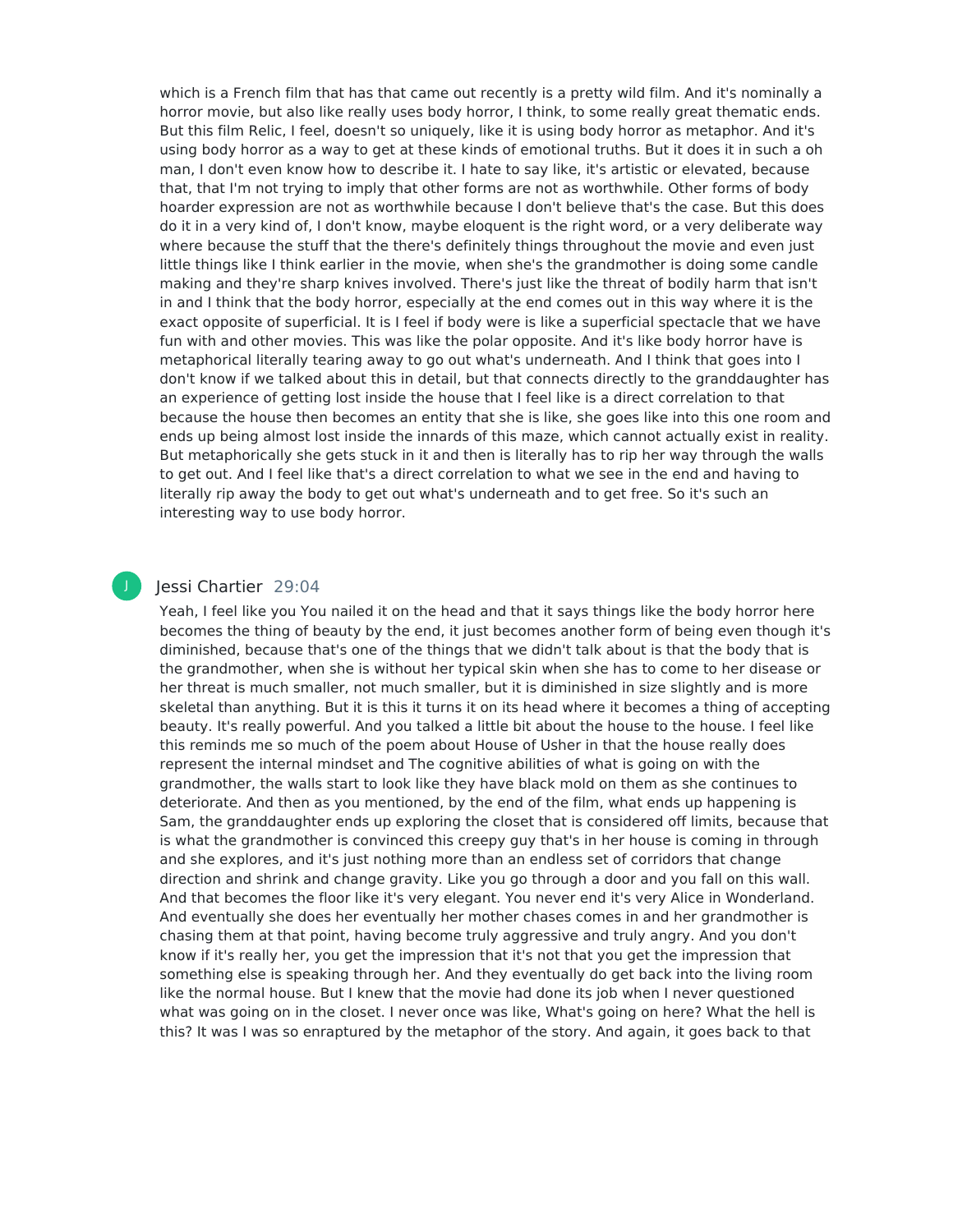what I was saying earlier, like, this is a movie that does a really beautiful job of having clear metaphor without being over the top. Like it's very clear. But it's not nauseating, it's very, it's just really well done.

## Jen Myers 31:45

J

J

J

Yeah, it's not heavy handed. And that's what I was looking for. And I really liked that you pointed out, because I think that's one of the things that characterizes this film is that it has a clear point of view and a clear statement, but it's expressed in a very eloquent metaphorical way. And that's also a hard thing to pull off. It's hard without without tilting one way or the other. And sometimes you can tilt one way or the other, and it still works. But I feel like this does a really nice balance of those things. Yes, yeah.

## Jessi Chartier 32:15

And I think that Natalie Erica James did a phenomenal job of making this making this film, especially since she had to work with a short film, converting it into a longer film. That's really hard to do, at least I think it's really hard to do. Because you have to re you have to let go of certain things you love about the short, in order to make it work for a longer one. And I have no idea what sacrifices she made from the original to make this really work from an artistic perspective. But I love the fact that it's three generations of women, not a father, daughter, I love the fact that the house has this life to it that it is a great metaphor of what's going on inside the head. And I love how the grandmother is not overwritten. She's just present. And I love that. I love that about it.

## Jen Myers 33:10

Yeah, I think that there's something in this is, if you don't mind, we can lead into kind of maybe our final thought or question. Sure. Because for me it this film, also, the balance is not just in how it's expressing its metaphor, but also how it connects that metaphor to your own experience. I've talked a little bit about some of the things that resonated with in my past. But I think that the thing that this really does for everybody, I would hope or I would think that a lot of the audience would have to be leaving this film thinking, what's in my future? Like, how, what if something like that happens to me, or somebody I love? What do I do? And that for me, at least somebody who was I guess approaching middle age, I don't even know what mental age is anymore. I know Ifeel old, my back hurts all the time. So I know I'm getting older. And there is for me and we I think I maybe mentioned this when we talked about the manner as well, is that this question of what it actually would be like to lose yourself lose these mental capabilities are this independence, I'm a very independent person to and just the idea of losing any of this is so viscerally terrifying to me. Like it's really scary to me. And so watching films like this really does bring that in perspective of how scary it is to face the prospect of getting older. I don't know maybe that's just me, but that's something I definitely feel that.

## Jessi Chartier 34:38

Yeah, I agree. I agree is this really hit home around? How cause I'm at an age to where my parents are still alive, but they are at that point where I can see them starting to age more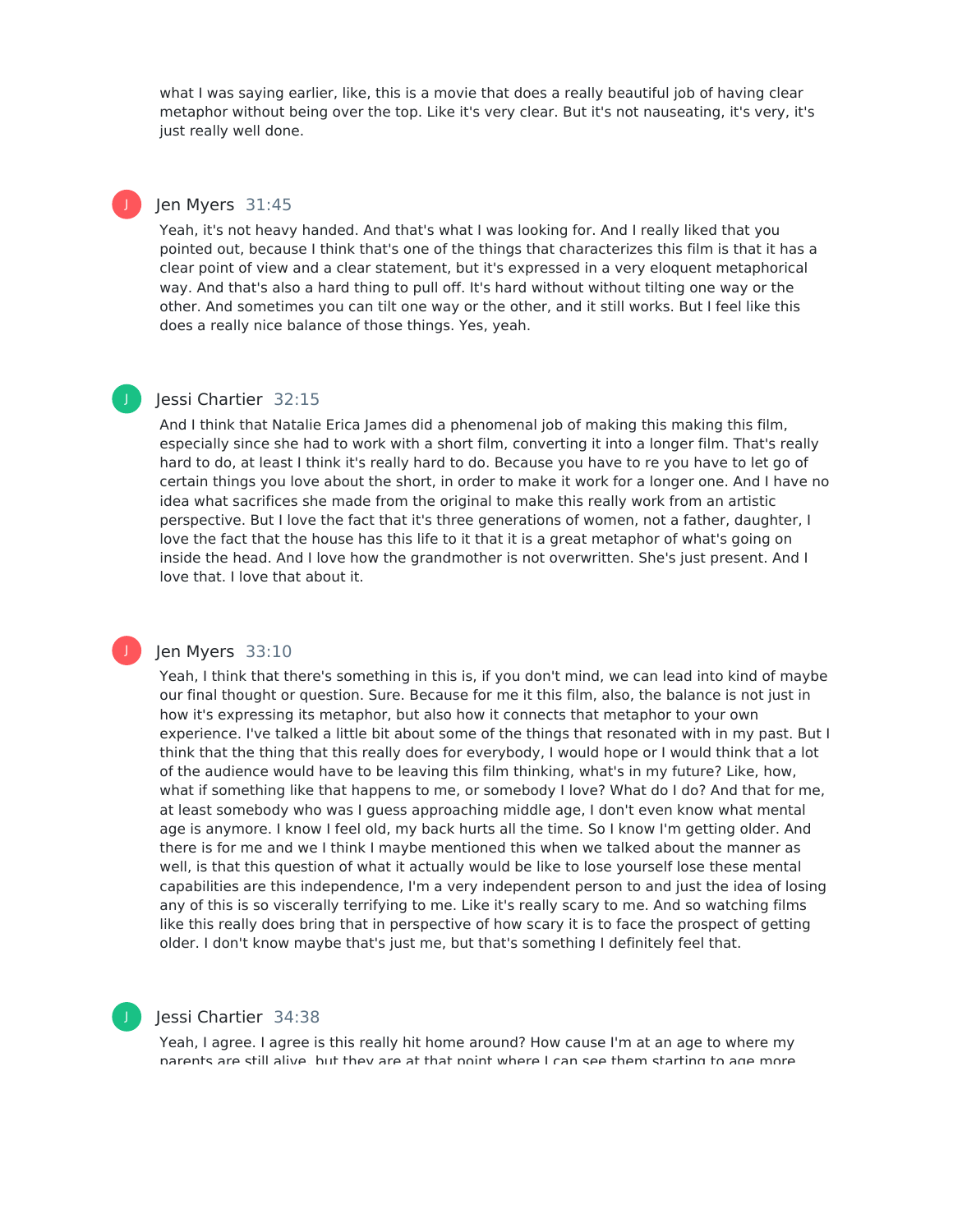parents are still alive, but they are at that point where I can see them starting to age more rapidly. And that's really hard because it's always this lingering, not threat but it is this lingering question of what's gonna happen next? Like, how are they going to move into this next stage of their life. And a lot of it is just fear of the unknown. Sure, no and fear of loss, sphere of grief. It's this lingering fear of grief. And that I think is incredibly captured in this particular film. And I'm excited that I'm excited for more movies to talk about aging, and to talk about and to address the fears and the ever present threat of those things, in a very acute way, rather than be like, death is coming. Yeah, yeah, we know that. But like, how it manifests and how what happens to us in those transitions towards death is really, really of interest. To me. That's where I think I'd love to see some more films like this come out.

## Jen Myers 35:52

Yeah. And how we deal with it collectively. I think that deal with it individually is difficult enough. And something we're all going to have to do. But I feel like society is going through a lot of changes in old age now or in the future doesn't look like it looks 20 years ago, 40 years ago, things seem to be changing pretty rapidly on that front. And so I think that's part of what you talk about, like the unknown is it's not just what we have to deal with on a personal level, it's how are we all going to face as collectively as a society? What resources are available for us? What system do we have in place? Or do we have none of those resources? Or no system in place? Which, frankly, I think is part of the fear? Or you feel like we're not equipped for this? Yeah. Wow. Would I didn't mean to end on that note, but what would have been a bummer note to end on? But that's all I got. It's terrifying. We're hurtling into the unknown of old age and nobody knows what to do.



J

## Jessi Chartier 36:41

Basically, don't go alone, or have a friend.



## Jen Myers 36:45

That's a better note to end on.



## Jessi Chartier 36:46

I like I think that there's a couple things that like, we were talking earlier about, if you like this, what do you want to watch? And I always come back to the classics. So I would say follow how smashers always really good. Maybe not the Vincent Price, but like definitely the original Poe poem. Yeah, is just really good that you want to talk about some of the other ones you liked and why



## Jen Myers 37:04

Yeah, um, so the first thing that comes to my mind is a film that was made, I think, in the late 60s, but was just kind of got a wide release over the past year, which is George Romero's The Amusement Park, it's streaming on Shudder now. And it is perfect for our theme. It is literally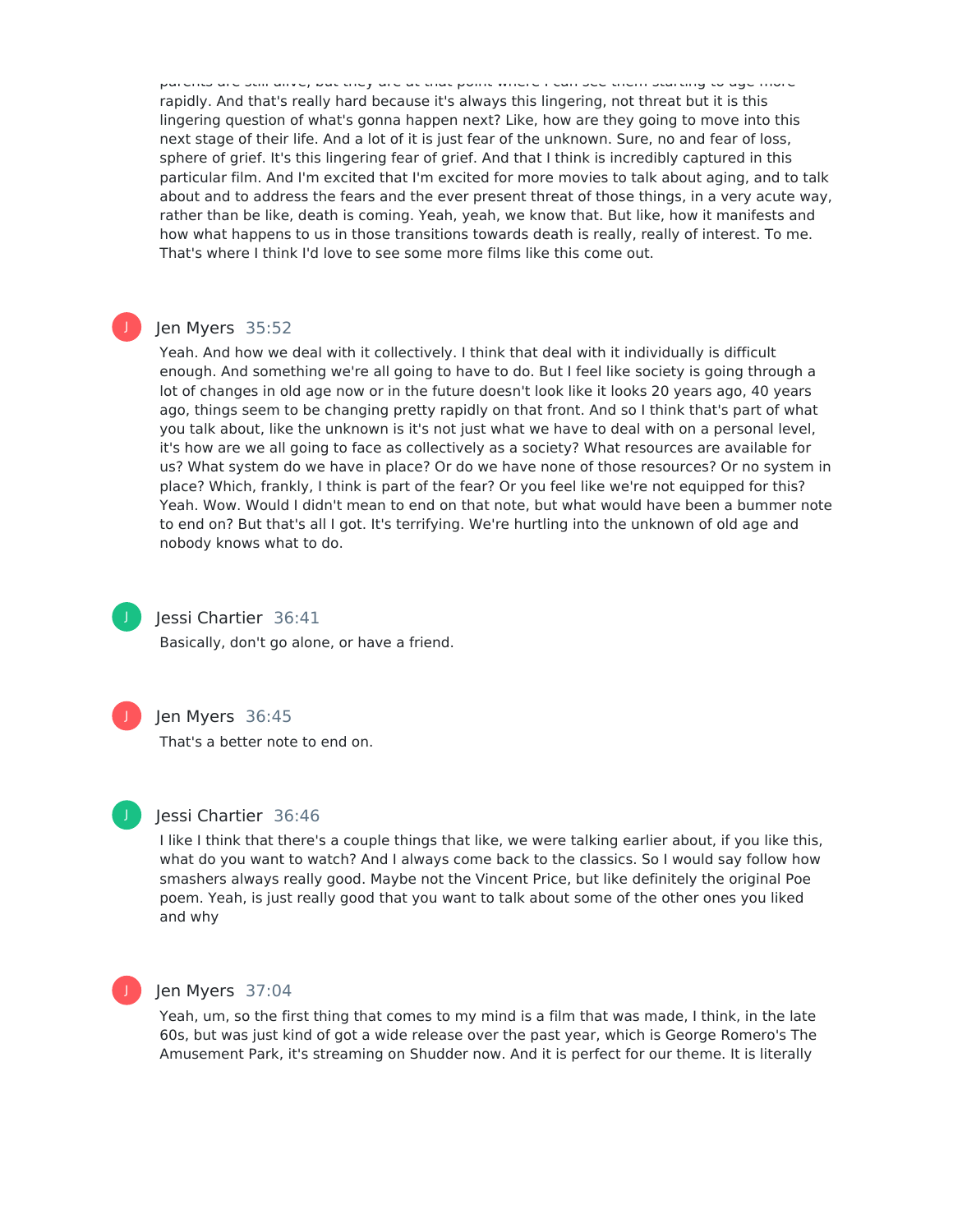about how society is not set up to support older people. And it's this kind of surreal journey of an elderly man, he and who he's going through his literal amusement park keeps running into roadblocks and people are helping him and it's confusing and difficult, and he can't navigate things. So you know, Romero was really good at those types of metaphors, right? So he basically made a whole movie about the metaphor of aging, and it's terrifying, it's really scary. So I highly recommend that one, I think it was really good. Also, I think, and this is, let me just throw this in maybe is a little bit of a preview, I won't go too much into details. But there's a film called A Dark Song, which I think we might talk about at some point in the future. But I want to throw it in. And I'll be careful to avoid any kind of like, spoilers or getting too deep into topics we don't want to get to yet. But I feel like that is a film that similarly use uses horror elements to get at some deep emotional truths. And frankly, also gets to a point at the end that I felt like gets to a point of transcendence that I didn't see coming. I had a very similar journey with that film than I was I did that I did with Relic, the same thing. So let's say that I mentioned Titane earlier. And so I want to throw that out again, as something that, I think is a highbrow horror film that uses body horror in some really interesting ways. It's really weird movie. If you don't like weird movies. First of all, I'm not sure why you're listening to us. But just be advised. That's a very strange movie. I loved it. But it's weird. And then this is a little bit out there. But especially honestly, literally in this conversation as we were talking about body horror and how that could connect to, to metaphor. I just finished up Yellowjackets, which is a television series out now. I think lots of people are really into it. It also it's about a group of girls in the 90s a soccer team who their plane crash-lands in the wilderness, and it's juxtaposed with the the current situation modern day of some of the women who are grown up and like what happened to them in the woods, which we get bits and pieces of flashback and yes, there's body horror going on in there and stuff like that. I feel like it similarly connects relationships between girls between women and how you grow through things and has the element of body horror in there. Everybody's watching Yellowjackets now, so I'm gonna throw that in there. Watch Yellowjackets. It's great.

## Jessi Chartier 39:47

I think if you're also looking for a non-horror film that talks a little bit about this, I would recommend Father not yet. That is with Sir Anthony Hopkins, and father and Olivia Coleman. That is very good, very similar situation. He's trying to figure out what's going on in his life. He thinks he knows what's going on. But then as the film progresses, it changes. So I highly recommend the father. That's a really good but that's not horror. That's, that's more drama. And then of course, if you want a comedy that talks about aging, please make sure you go back and watch the amazing classic Death Becomes Her, which is such an a film that would never get made now because it's so off the wall. But if you're looking for a good comedy for that, I highly recommend that

## Jen Myers 40:34

I watched that for the first time since I was like younger from years and years recently, and yeah, it's fun. It's a fun movie.



J

J

## Jessi Chartier 40:41

Yeah, it doesn't make any sense. And it's just